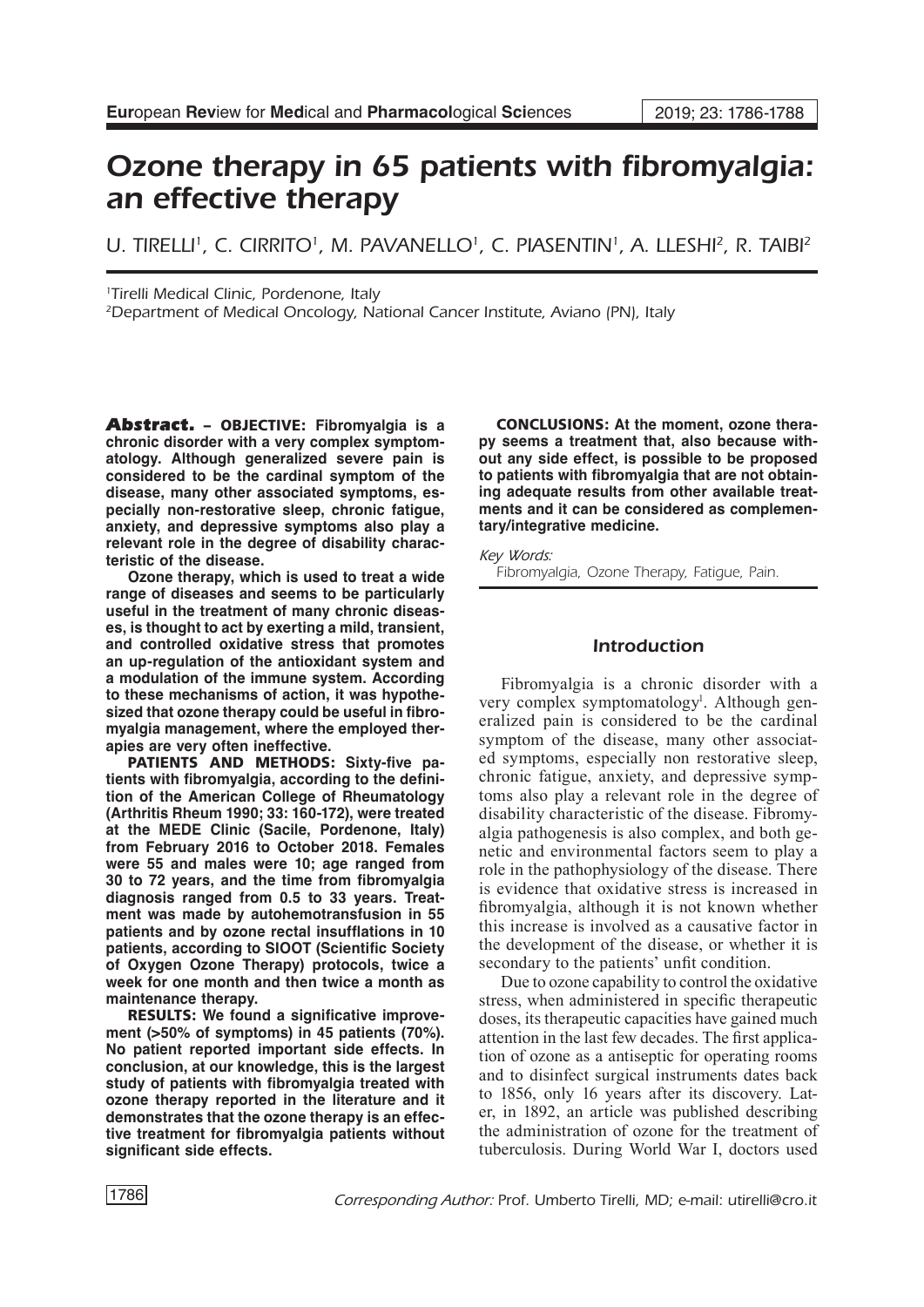ozone to treat soldiers wounds, trench feet and the effects of poisonous gases<sup>2</sup>. No side effects other than coughing caused by accidental inhalation of the mixture are described, because ozone has irritating effects on the airways.

There are many routes of administration of the therapeutic mixture of ozone, they depend on the illness: subcutaneous; intramuscular; intra-articular; insufflative (vaginal, uterine, anal, urethral, joint); topical; hydropinic; major autohemoinfusion or minor autohemoinfusion. Ozone is an unstable molecule, and determines oxidative reactions generating a intended and transient oxidative stress that stimulates the intracellular antioxidant system.

A plethora of scientific evidence has demonstrated that the activation of hypoxia inducible factor-1α (HIF-1a), nuclear factor of activated T-cells (NFAT), nuclear factor-erythroid 2-related factor 2-antioxidant answer element (Nrf2-ARE), and activated protein-1 (AP-1) pathways are the most important molecular mechanisms following the valuable effects of the therapy with ozone, leading to the up-regulation of endogenous antioxidant systems, activation of immune functions together with suppression of inflammatory processes, which is essential for correcting oxidative stress in fibromyalgia.

## Patients and Methods

Sixty-five patients with fibromyalgia, according to the definition of the American College of Rheumatology<sup>3</sup>, were treated at the MEDE Clinic, Sacile (Pordenone), Italy from February 2016 to October 2018<sup>4</sup> . Females were 55 and males were 10; age ranged from 30 to 72 years, and the time from fibromyalgia diagnosis ranged from 0.5 to 33 years. The evaluation of pain was made by the Numeric Rating Scale, in which the patients chooses from 0 (no pain) to 10 (maximum pain) and the evaluation of the fatigue was made by the Fatigue Severity Scale, which is used to estimate the severity of the symptom with a score from 1 to 7. Treatment was made by autohemotransfusion in 55 patients and by ozone rectal insufflations in 10 patients, according to SIOOT (Scientific Society of Oxygen Ozone Therapy) protocols, twice a week for one month and then twice a month as maintenance therapy.

This work has been performed in compliance with the Ethical values laid down by the Declaration of Helsinki, and informed consent documentation have been reviewed and agreed by the independent Ethics Committee at the Mede Clinic.

#### Results

Of the 65 patients with fibromyalgia we have treated, we found a significative improvement  $($ >50% of symptoms) in 45 patients  $(70\%)$ . No patient reported important side effects. Differences according to age, gender, and adverse events were calculated using the Chi-square test. Univariate analyses was performed to match the study arms and the unadjusted logic regression method was used to assess crude odds ratios and 95% confident intervals. Logistic progression models adjusted for major confounders like age and gender were used to calculate adjusted odds ratios and 95% confident ratios. *p*<0.05 was considered statistically significant.

## **Discussion**

[Ozone therapy,](https://www.austinozone.com) which is used to treat a wide range of diseases and seems to be particularly useful in the treatment of many chronic diseases, is thought to act by exerting a mild, transient, and controlled oxidative stress that promotes an up-regulation of the antioxidant system and a modulation of the immune system. According to these mechanisms of action, it was hypothesized that ozone therapy could be useful in fibromyalgia management, where the employed therapies are very often ineffective<sup>5-9</sup>.

The objective of the present work was to get a preliminary evaluation of the potential effectiveness of ozone therapy in the management of fibromyalgia. The encouraging clinical results obtained validate the ozone therapy in these patients. It is noteworthy that effectiveness of ozone therapy is due to its capacity of simultaneously activate many metabolic pathways that have gone astray. Seventy percent response rate obtained in our patients means that the ozone therapy is an effective therapy in fibromyalgia. In conclusion, at our knowledge, this is the largest study of patients with fibromyalgia treated with ozone therapy reported in the literature and it demonstrates that the ozone therapy is an effective treatment for fibromyalgia patients without significant side effects. However, more patients are required and in particular a longer follow up is a required.